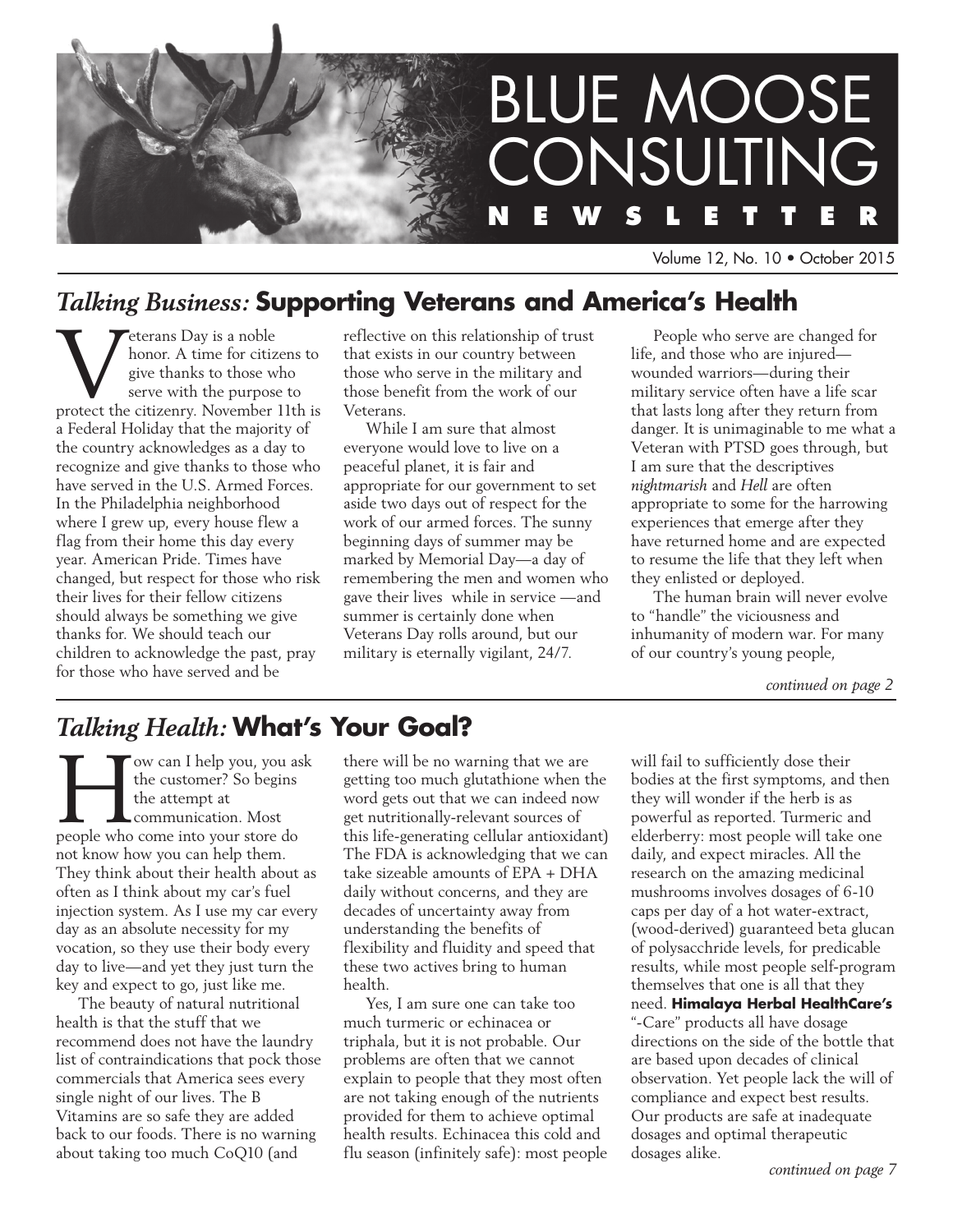### **Supporting Veterans and America's Health**  *continued from page 1*

enlistment is a way to get out of neighborhoods, to earn a College education, to gain better pay, to learn a skill or to follow an ideal. There is no video that shows them what might happen. But stuff does happen. Young lives do get shattered, and modern estimates insinuate that PTSD afflicts over 30% of Vietnam veterans, 10% of Gulf War (Desert Storm) veterans, 11% of the veterans of the war in Afghanistan and 20% of Iraqi war veterans. These people live in your communities: they are your neighbors. As a local community resource center, you store needs to offer them tools for betterment and a place of hope.

Many people are returning from their military service broken physically. Many irreparably: think of them this Veterans Day, and pray for them every day. For some, there can be months or years of painstaking efforts at recovery and rehabilitation. The human costs of modern war are astronomical, and while many caring people enlist in the cause of home health support, rehabilitation, and recovery, we have many bodies that need wholistic healing as part of their protocol. Today's American culture is being shaken by the world's conflicts, and the total costs of these undeclared but constant wars. While many strive to ignore the wars, they are weakening our social infrastructure all around us. Total destruction needs a counter of wholistic healing,

We will discuss this later in this article but "years of war in Afghanistan and Iraq have brought post-traumatic stress disorder (PTSD) among military personnel to the attention of the American people as never before. But PTSD is also found among survivors of natural disasters, victims of crime, and many others who have experienced traumatic events". Violence is not limited in our culture to things that happen overseas: trauma and its reverberations are killing people all around us. Our violent society is crazily out-of-balance and unhealthy.

Last year, **Nordic Naturals**® chose as their Q4 social cause initiative a

#### **HAPPY HEALTHY HALLOWEEN Aromaland October Candle Sales**

# *Want to be Festive?*

Aromaland Citrus Blossom Soy Candles bring a light orange hue to any Fall scene. These are candles you can support, that last long, smell delicious and are probably gonna be found only in your store!!

Aromaland candles will be available all Winter long. Grow your candle section and become a destination source for 'health product store'

- candles<br>• Porcelain candle container **hand crafted** at
- Aroma Land in Santa Fe, NM • Hand poured using **all natural soy wax** grown by American famers in U.S.A.

• All natural lead-free, cotton wick burns clean

• Soy candles are **eco-friendly** using renewable,

vegetable source + NOT a petroleum by-product • Candles use Aromaland's Therapeutic-grade Essential Oils

• Aroma Land makes eight (8) collectible unique designs from their own ceramic studio with styles

for any décor • Citrus Blossom scent is a blend of citrus fruits

Sweet Orange, Grapefruit, + Tangerine light, natural, refreshing

#### **October CANDLE Sale: 10% OFF per case, 4 candles per listed SKU**

#### **Citrus Blossom Ceramic Candles on Sale:**

Fall colors + a light orange candle perfect for **Halloween** 

• Amphora Porcelain soy candle 7.4 oz

• Classic Porcelain soy candle 7.1 oz. • Bamboo Porcelain soy candle 7.8 oz.

• HeartShell™ Porcelain soy candle 3.9 oz/

Also ON SALE, to match the BodyCare

Collections October-November sales: Rosemary & Mint Classic Terra cotta Soy Candle 7.01 oz

partnering with a veterans group, *Paws for Veterans*. The concept and the story were so compelling that Nordic Naturals® has sagely decided to continue efforts on this mission bringing attention to the needs of those harmed by war, and in educating the public that Omega-3s are a great present to any veteran, anyone effected by a traumatic experience, and critical for brain health.

For the rest of 2015, Nordic Naturals® is promoting the work being done by an organization called *Paws and Stripes*. The initiative is called, *Buy one Bottle, Help two Heroes*™. Similar to last year's works, these wonderful people are partnering dogs in animal shelters that are pathed for euthanization with Veterans in need of a partner to regain their lives.

Paws and Stripes is a non-profit organization headquartered in New Mexico that provides combat-wounded veterans with the support of specially trained service dogs, while

simultaneously saving the lives of dogs that would otherwise face euthanasia. (www.pawsandstripes.org)

The forced death of stray or abandoned animals is also another, equally worrisome, indictment of our society. The more that we learn, the more we understand the sentient intelligence of these animals. The untapped potential of these pound dogs is more a failing of our culture than it is a just end for them.

These are facts that we need, as health educators, to present to people so that they can be made aware: and we need to give people a way to help. A way to put into motion better courses for our civilization to become aware and to heal itself. I suggest that it is imperative for you to broadcast these sad but real facts: every day, 22 Veteran suicides are reported. Meanwhile, in animal shelters across the country, 1.2 million dogs are euthanized every year" (in the United States/2015). Wholistic healing cannot occur until a clear diagnosis has been made. We need a National Trauma Policy.

I implore you to make this the first step in your action as a health resource center. As we have lead the cause for many very real health movements, we need to become the space were brain and nerve health are promoted. This battle will be long, as sadly people are more willing to wave a flag once a year than to accept the fact that nutritional therapies are more important than almost every other public policy for making people healthy.

In this perverse political dialogue over gun laws in light of the 15th mass killing since President Obama was elected, what should be most clear is that funding for the mentally ill needs to increase, not decrease—and that nutrition is the least expensive way to achieve better mental health. Instead, like with PTSD, there will probably be a movement to raise money for our Veterans that is earmarked specifically for research into pharmaceutical drugs—just like breast cancer, all cancer research and many other serious modern health afflictions. We have to be the voices of truth.

I write here to ask you all to support Paws and Stripes. There will *continued on page 6*

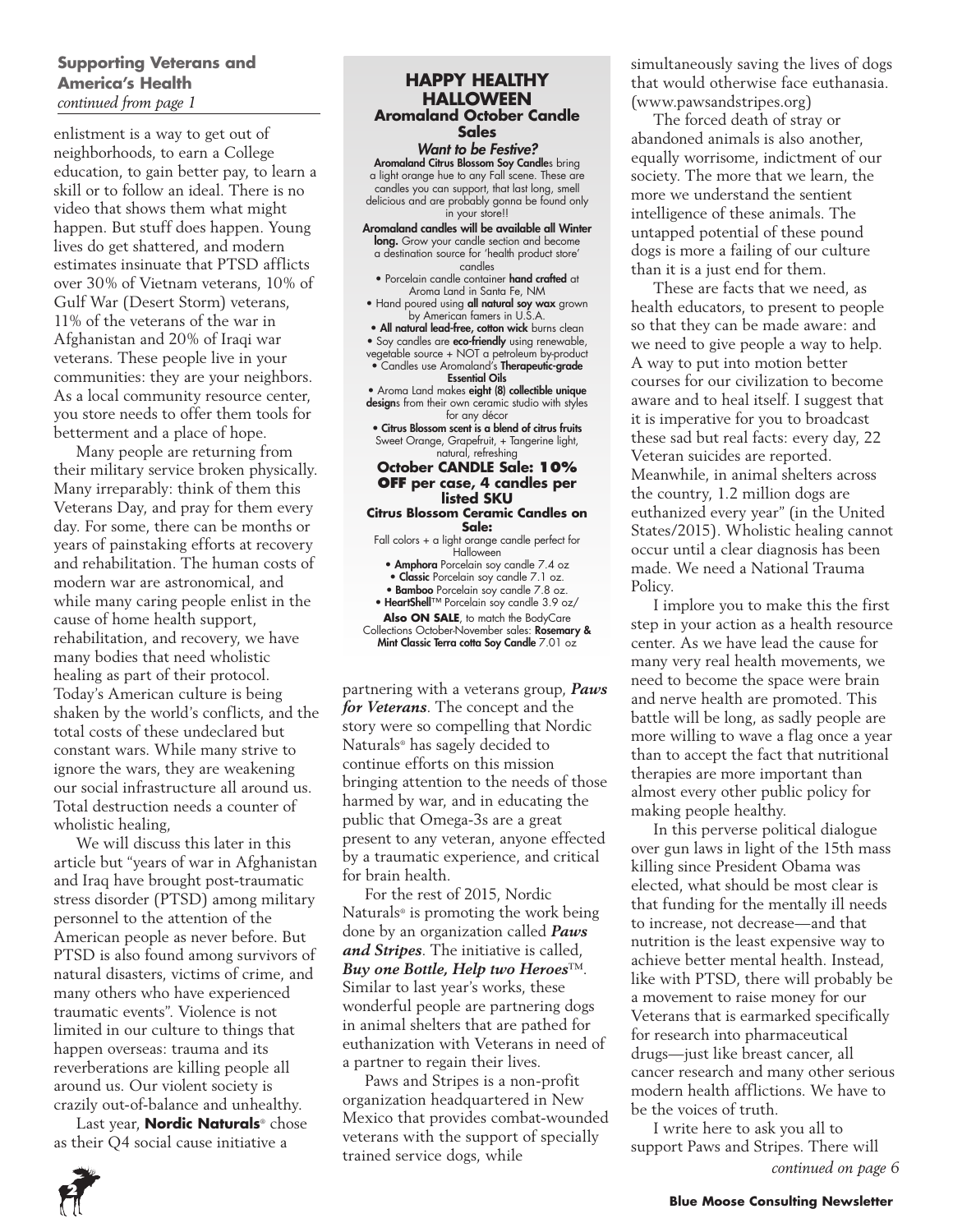

**4th Quarter Promotions** through December 31 **Stress & Energy Support** • Adrenal Support™ • Anxiety Soother™ • Ashwagandha liquid extract\* • Eleuthro liquid extract *Sustainably-grown* • Eleuthro glycerite liquid extract *Sustainably-grown* • Eleuthro veggie capsules *Certified-Organically grown* • Holy Basil liquid extract\* *from Rama Tulsi, Krishna Tulsi + Vana Tulsi* • Kava liquid extract s*ustainably-grown in Vanuata* • Kava veggie capsules • Maca liquid extract\* • Maca\* veggie capsules • Maca root powder\* *100% Pure, Certified Organically Grown, steam-cooked (gelatinized) Maca (Lepidium meyenii) root.* \* Certified Organically Grown **Promo Buy-in terms: Level 1: 25% OFF on 1-35 units Level 2: 30% OFF on 36+ units** ~ reorders: same discount structure ~ MUST mention deal when placing each order or have your Rep sign you up for this Quarter's Promo **SUPER BOGO deal:** [no other discounts apply] • Milk Thistle veggie caps BOGO packs code: KMILKBOGO whsl:\$11.00/MSRP \$22.00: high actives w/o harsh chemicals! • Saw Palmetto veggie softgels BOGO packs code: KSAWBOGO

whsl:\$10.50/MSRP \$21.00: high actives w/o harsh chemicals! *BUY ONE at regular cost, get one FREE! While supplies last!!!* REMINDER: HERB PHARM HAD A PRICE INCREASE

Not represented by BMC in NJ Not represented by BMC in NJ, SC effective October 1



The best lip balm for the world

# **October is Fair Trade Month 15% OFF ALL One World Lip Balms**

ONE WORLD Lip Balms fuse Fair Trade Certified™ Cocoa Butter + USDA-certified ingredients and exotic oils from around the world

### **15 pc. Displays: truly exciting in LARGE 0.25 oz. tubes**

• ONE WORLD Renew – Rejuvenating Orange Spice with Argan Oil from **Morocco** 

• ONE WORLD Relax – Calming Lavender Lemon flavor with essential oils of Lavender, Lemon and Olive Fruit Oil from the Mediterranean

• ONE WORLD Restore - Soothing Coconut Ginger flavor from the South Pacific with Tamanu Oil

**In large 0.30 oz biodegradable/compostable FSC**\* **paper tubes •** FSC paper tube ONE WORLD Revive – Hydrating Herbal Mint with Chia Seed Oil

• FSC paper tube ONE WORLD Relieve – Softening Vanilla-nut flavor with Brazil Nut Oil

• FSC paper tube ONE WORLD Repair – Nourishing Mango Ginger flavor with Carrot Seed Oil

\*[Forest Stewardship Council: https://us.fsc.org/ ] means "no plastic"

## **NEW ITEMS**

#### **Eco Lips® Zinc Sunscreen FACESTICK SPF 30**

NSF-certified, containing a safe, non-nano zinc oxide to provide broad spectrum protection from the sun: with Lavender Essential Oil and vanilla. Large 0.56 oz tube.

### **Sales Intro Promo: 25% off through 10/31/2015**

Not represented by BMC in NJ, SC *Coming in November:* Eco Lips® Zinc Sunscreen SPF 15 Lip Balms will be available with each .15oz lip balm packaged in individual blister packs. Price consistent with the boxed products. Case packs = 12 units



#### **RAKE in the Savings: Bluebonnet's Hottest Sellers** FALL 2015 Promo through Nov 20th **20% OFF items below**

010/012/014 Amino Acid 750 mg Veg capsule 60/120/180s^ 052/054 L-Lysine 500 mg Veg capsule 50/100s<sup>^</sup> 062/064/065 NAC 500 mg Veg capsule 30/60/90s^ 093/094 **L-Tryptophan** 500 mg Veg capsule 30/60s 745 EarthSweet® Zinc 15 mg<br>111/113/115 Super Earth® chewable lozenges^ SingleDaily® Multiple caplets (iron-free)^ 30/60/90s 17/119/121 Super Earth® SingleDaily® Multiple caplets (with-iron)^ 30/60/90s 304/305 Vitamin D3 400 IU Veg capsule 90/180s<sup>/</sup> 311/313 Vitamin D3 1000 IU Veg capsule 90/180s^ 314/315 Vitamin D3 2000 IU Veg capsule 90/180s^ 368/369 Vitamin D3 5000 IU Veg capsule 60/120s<sup>^</sup> 414/415 Cellular Active® Coenzyme B-Complex Veg capsule 50/100s^ 441 EarthSweet® Cellular Active® Methylcobalamin B12 1000 mcg (raspberry)^ 60 chewable tablets 443 EarthSweet® Cellular Active® Methylcobalamin B12 5000 mcg chewable tablets^ (raspberry)^ 60 chewable tablets

Veg capsule 90/180s^ 550/552/553 Super Quercetin<sup>®</sup> Veg capsule 30/60/90s^ 682/683 Albion® Chelated Magnesium Veg capsule  $60/120s^4$ (orange flavor) 60s 790/791 Cellular Active® CoQ10 Ubiquinol 50 mg **Veg softgels** 30/60s<br>792/793 **Cellular Active®** CoQ10 Ubiquinol 100 mg Veg softgels 30/60s 798/799 Cellular Active® CoQ10 Ubiquinol 200 mg Veg softgels 30/60s 893/894/895 Super Bromelain 500 mg<br>Veg capsule 30/60/120s^ 1113/1115 Vegetarian Glucosamine Plus MSM Veg capsule 60/120s^ 1131/1132 CholesteRice® Veg capsule 60/90s^ 1266 Super Earth<sup>®</sup> Organic Greens powder<sup>^</sup> 7.4 oz 1268 Super Earth<sup>®</sup> Organic Greens powder^ 14.8 oz 1385/1394 Standardized Olive Leaf extract Veg capsule 60/120s^

534/536 Mega Bio-C Formula 1394/1395 Standardized Turmeric root extract Veg capsule 60/120s^ Super Earth® Organic Veggie Protein™ powder *18 grams of high-quality protein: soy, dairy, gluten-free, non-GMO, koshercertified.* 1900/1902 vanilla^

1 lb./8 oz paks

- 1904/1906 vanilla chai^ 1 lb./8 oz paks
- 1908/1910 chocolate^ 1 lb./8 oz paks

1912/1914 chocolate  $mocha^1$  lb./8 oz paks

**BLUEBONNET: YOUR VITAMIN C QUALITY-CHOICE:** Mega Bio-C Formula + Super Quercetin® Veg capsules Kof-K Kosher\* on sale this month!! Bluebonnet has a large selection of Vitamin Cs sold only in health food store **NEW ITEMS** Now Shipping *New Item Discounts Apply* • EarthSweet® Chewables Calcium Magnesium & Vit D3 tablets 741 Natural Vanilla flavor 743 Natural Vanilla Orange flavor

• Natural Omega-3 Kosher Fish oil softgels 977 60 softgels • 979 120 softgels

NORDIC IS

#### **Q4 Promotion: PAWS AND STRIPES**  *Helping Dogs, Helping Heroes*<br>**BUY ONE BOTTLE, HELP TWO HEROES** Your Purchase helps rebuild Lives - Two at a time! Buy-in dates: through December 31 *Featured Products: all bottle sizes of:* • Ultimate Omega*®* • Omega-3 • Complete Omega™ • EPA • EPA Xtra™ • DHA • DHA Xtra™ • Vitamin C Gummies • Vitamin D3 Gummies • Pet Cod Liver Oil • Omega-3 Pet™ *Marketing Collateral Available, including:* • header for 48 ct bottle display  $\bullet$  endcap easelbacks  $\bullet$  endcap tri-fold posters  $\bullet$  shelf flags **Nordic Naturals® unveils the Next Generation Fish Oils** *Powerful Oil delivers 80% EPA + DHA, 90% Triglycerides!! Bigger, Better Stronger!!!* **NORDIC NATURALS***®* **NEW PRODUCTS** *(new item discounts apply)*  • Ultimate Omega*®* 2x, 60 ct #2150. \*1125 EPA/875 DHA • Postnatal Omega-3 60 ct #1758 in a box. \*586 EPA/456 DHA 1000 IU D3 • Omega One 30 ct #2103. \*293 EPA/228 DHA/500 IU D3 per softgel • Prenatal DHA – strawberry 90s #1753 in a box *best-seller now in natural strawberry flavor* **NSF-Certified for Sport***®* **Products** (black bottle) www.nsfsport.com • Nordic CoQ10 Ubiquinol Sport 60 ct #1501 • Nordic Probiotic Sport 60 ct. #1673 **PRICE INCREASE announcement**  An existing bestseller has become more powerful Nordic Naturals Ultimate Omega Minis 60 + 90 ct softgels • increased amount of EPA + DHA • now 75% more Omega-3s per serving price per 100 mg of Omega-3s went down roughly 15% The UPC code is not changing \*per 2 capsules

*Nordic Naturals® is now 100% Friends of the Sea product certified!* **HAPPY BIRTHDAY NORDIC NATURALS***®* **1995-2015**

Not represented by BMC in NJ, SC & parts of PA & NC

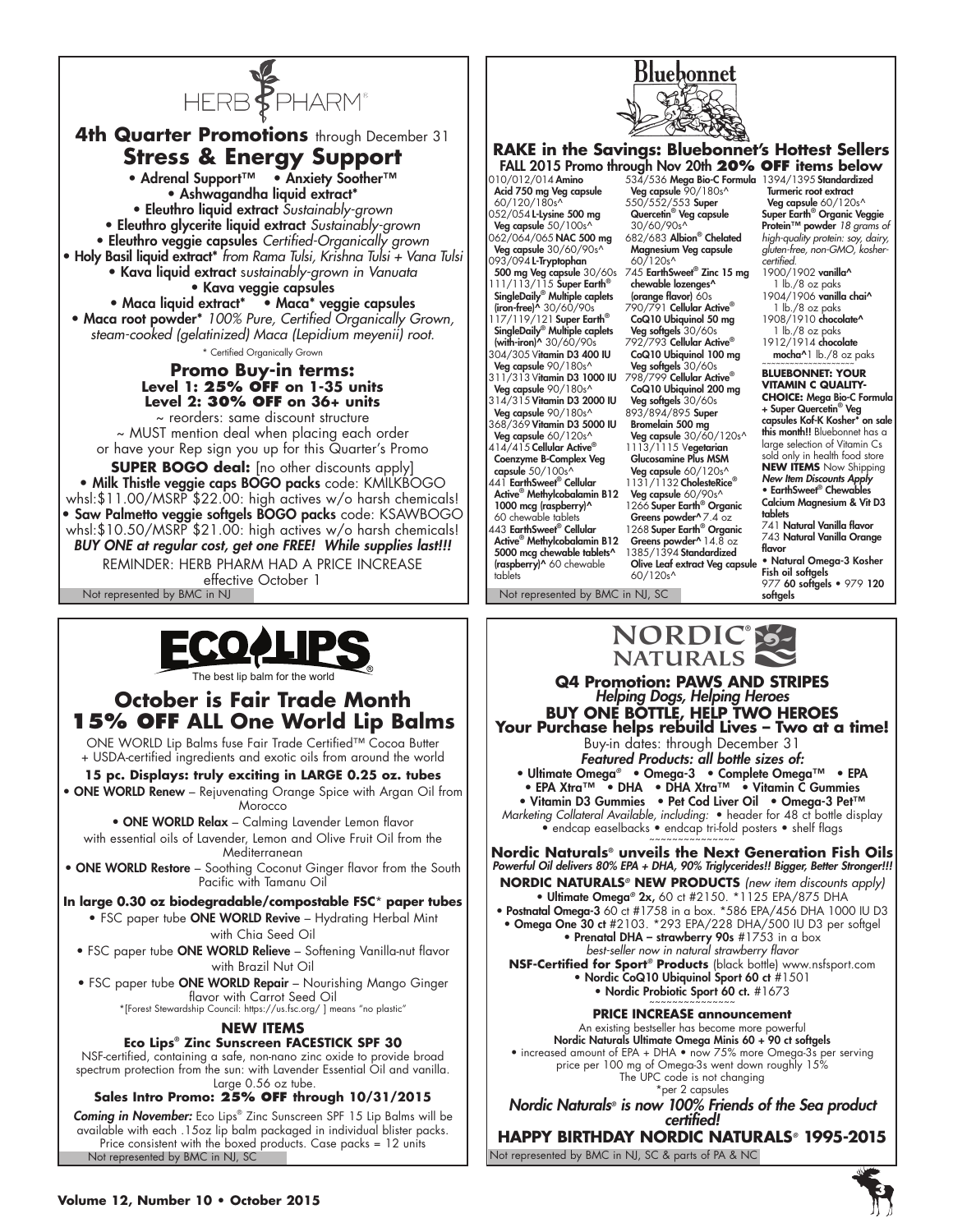





**OCTOBER Promotions 15% OFF wholesale for 1 or 2 items**

Must purchase 3 pieces of an item

**20% OFF wholesale if all 3 items purchased**

minimum purchase 3 pieces of each item • all sizes included:

• all items must be purchased at the same time • must mention Promo when ordering for discount to be applied

**PURE HERBS:** Certified USDA Organic, Gluten Free

• NEEM 60 caplets *for Mild Acne*\* • HOLY BASIL 60 veg caps *Stress & Emotional* 

> *Well-being\** **PURE FORMULATIONS:** • LiverCare® 90 veg caps

• LiverCare® 180 veg caps *Maintaining Liver Health\**

#### **TIME TO ENROLL:**

~ Himalaya Herb School online now! www.himalayausa.com/hhs ~ find In the "School" Library: Garcinia Monograph, Triphala Monograph,

LiverCare® Education Module **NOTES:** ~ the list continues to grow: ask HHH Rep for the list

of Himalaya herbs and formulas currently NON GMO PROJECT CERTIFIED. List grows weekly! LiverCare® + PartySmart® are now certified!



Dr. Ohhira's Probiotics **Why Three (3) Reg'Activ's?** Reg´Activ™ Detox & Liver Health™ Reg´Activ™ Immune & Vitality™ Reg´Activ™ Cardio & Wellness™

A Probiotic Strain that makes Antioxidants? Reg' Activ™ contains the revolutionary probiotic strain Lactobacillus fermentum ME-3

**Reg´Activ™ Detox & Liver Health™** *Could the liver use glutathione support? will any detox model succeed better with glutathione?* ME-3 has been found to support healthy glutathione levels—a key to healthy liver function.\*

**Reg´Activ™ Immune & Vitality™**  *Does cellular balance lead to greater immune support? Will increased glutathione levels assist in attaining body allostasis?* ME-3 produces glutathione—well known for its antioxidant, detoxification, and immune system-supporting activities.\*

**Reg´Activ™ Cardio & Wellness™** *How important is preventing lipid oxidation?* With the active form of CoQ10 Ubiquinol ME-3 has been found to support healthy glutathione levels in the cardiovascular system.\*

THESE PRODUCTS IMPROVE YOUR STRUCTURE-FUNCTION SECTIONS *Probably the most innovative product of the year!!! Available only from Essential Formulas®*. Supply Side CPG Editor's Choice

**Award Finalist 2015**<br>\* These statements have not been evaluated by the Food<br>and Drug Administration. These products are not intended to diagnose, treat, cure, or prevent any disease.

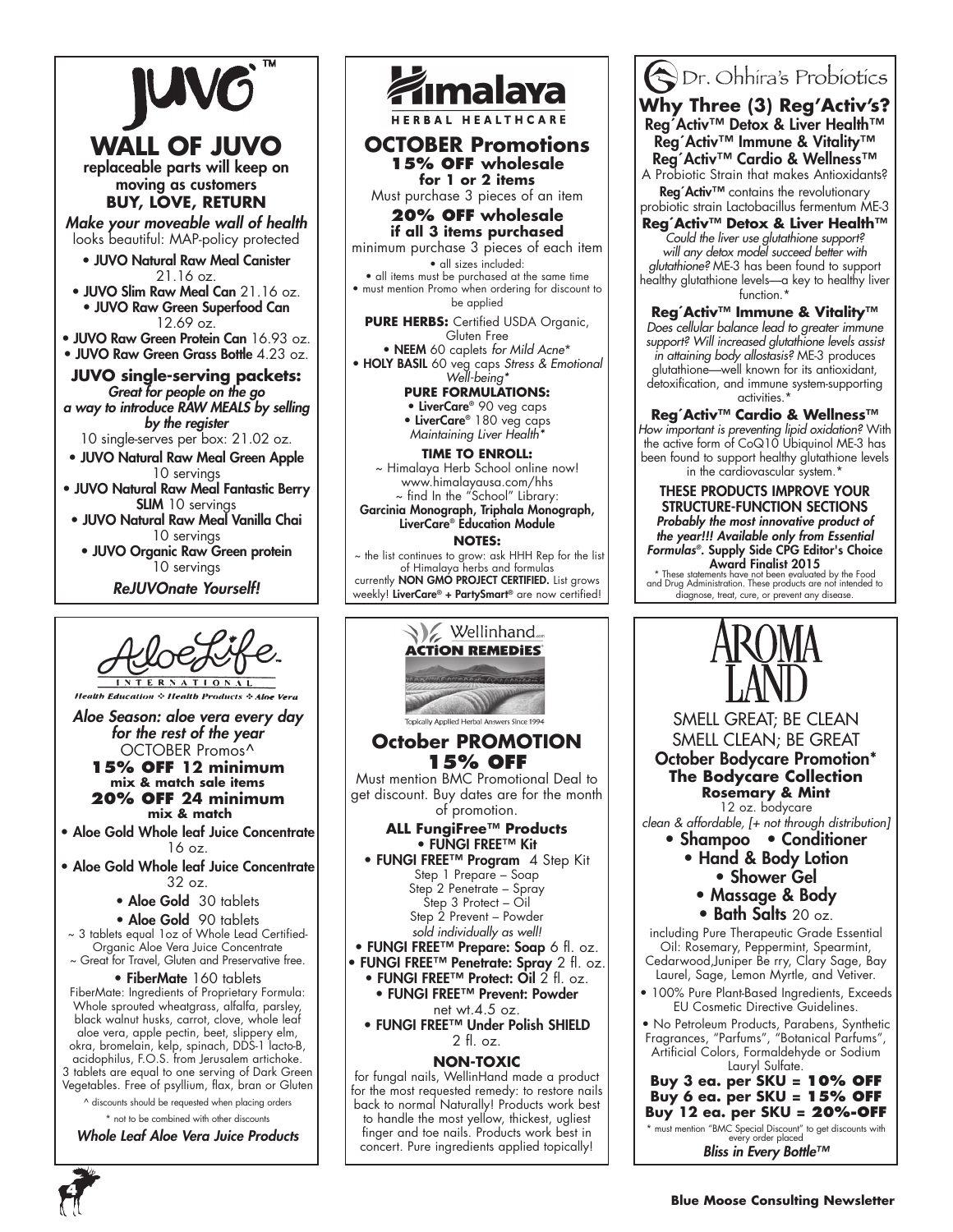# bodyceuticals organic bodycare

# **Hello October!** We are all about our Calendula Basics this October!

*Calendula officinalis* has been used for centuries on multiple continents and is one of the most versatile herbs in the plant kingdom. This healing phenom is known as the "flower of the sun" and has an amazing history of documented healing for the skin.

# **10% deal on three of our best-sellers for October** *Stock up on these FALL BEST-SELLERS!*

• 7.25 oz. Organic Calendula Oil

- Point-of-Purchase 12-pack mini Organic Calendula Oil
- Organic Bioactive Calendula Salve

~ Use code "BMCFALL10" ~ Free UPS ground on all orders of \$125 or more (after discount)

**FALL in love with Calendula** *www.calendulaskincare.com*

# <u>Immune</u> **HFALTH BASICS**

CLINICALLY PROVEN IMMUNE SUPPORT

# **Don't allow Immune Season to become Ghoulish** Wellmune WGP® every day for

immune heath

# **October Specials: 6 each per SKU 10% 9 each per SKU 15% 12 each per SKU 20%**

All products and sizes: a dosage for every need

- 75 mg 30 ct
- 125 mg 60 ct
- 250 mg 30 ct
- 250 mg 60 ct
- 500 mg 60 ct
- Skin Renewal Cream 2 oz

• Children's Chewable 25 mg

60 ct *Remember to stock up on the* 

*Children's Wellmune WGP*® *chewables*



• Agaricus blazei • Tremella **Ask your BMC Rep for opening order discount** and/or ask for another training to get updated, sharpened and inspired again

#### **20% OFF select OTC formulas** Liquid or Pellet complexes **Qty 6+ per SKU listed below** *shelf tags announcing the sale included with your order*

October Promotions

INEWTON thics

Nurturing Naturally Since 1987

## • Dust~Mold~Dander • Panic Button! • Sick Stopper • Kids Detoxifier

*Dust~Mold~Dander* for associated symptoms such as labored breathing, congestion, sneezing, runny nose, watery eyes + skin irritations. (N056)

Panic Button! for symptoms associated with extreme or sudden panic such as anxiety, tension, stress or fear.  $(N217)$ 

*Sick Stopper* for symptoms associated with colds & infections. Begin at the onset of symptoms. (N216) *Kids Detoxifier* for liver + kidney functions and for symptoms associated with toxicity such as newborn jaundice, hypersensitivity + sluggish elimination. (F001)

SICK STOPPER – OTC Homeopathic Remedy Directions: Ages 12 and up, take 6 drops or pellets by mouth as needed or as directed by a health professional. *Active Ingredients:* Echinacea 3x, Bufo rana 15x, Aconitum napellus 10x, Agaricus muscarius 10x, Aralia quinquefolia 10x, Baptisia tinctoria 10x, Bryonia 10x, Chelidonium majus 10x, Eupatorium perfoliatum 10x, Hepar sulphuris calcareum 10x, Lachesis mutus 10x, Lycopodium clavatum 10x, Nux

Not represented by BMC in NC, SC vomica 10x, Rhus toxicodendron 10x, Sanguinaria canadensis 10x, Sulphur 10x, Thuja occidentalis 10x, Anthracinum 30x, Influenzinum 30x, Pyrogenium 30x.

**OXYLENT** *October Promotions* **Immune Support ALL Oxylent**®  **30-count boxes**

**ALL 30-serving Canisters**



# **24-unit minimum (mix & match)**

\*Standard shipping structure applies

Discounts are not given automatically.

Promos must be set up 4-weeks in advance of start date

Oxylent® was included on Taste For Life's website on their Hot Products page, highlighting all the 30-serving canisters: http://www.tasteforlife.com/ hot-products *DRINKOXYLENTBREATHELIFE™*

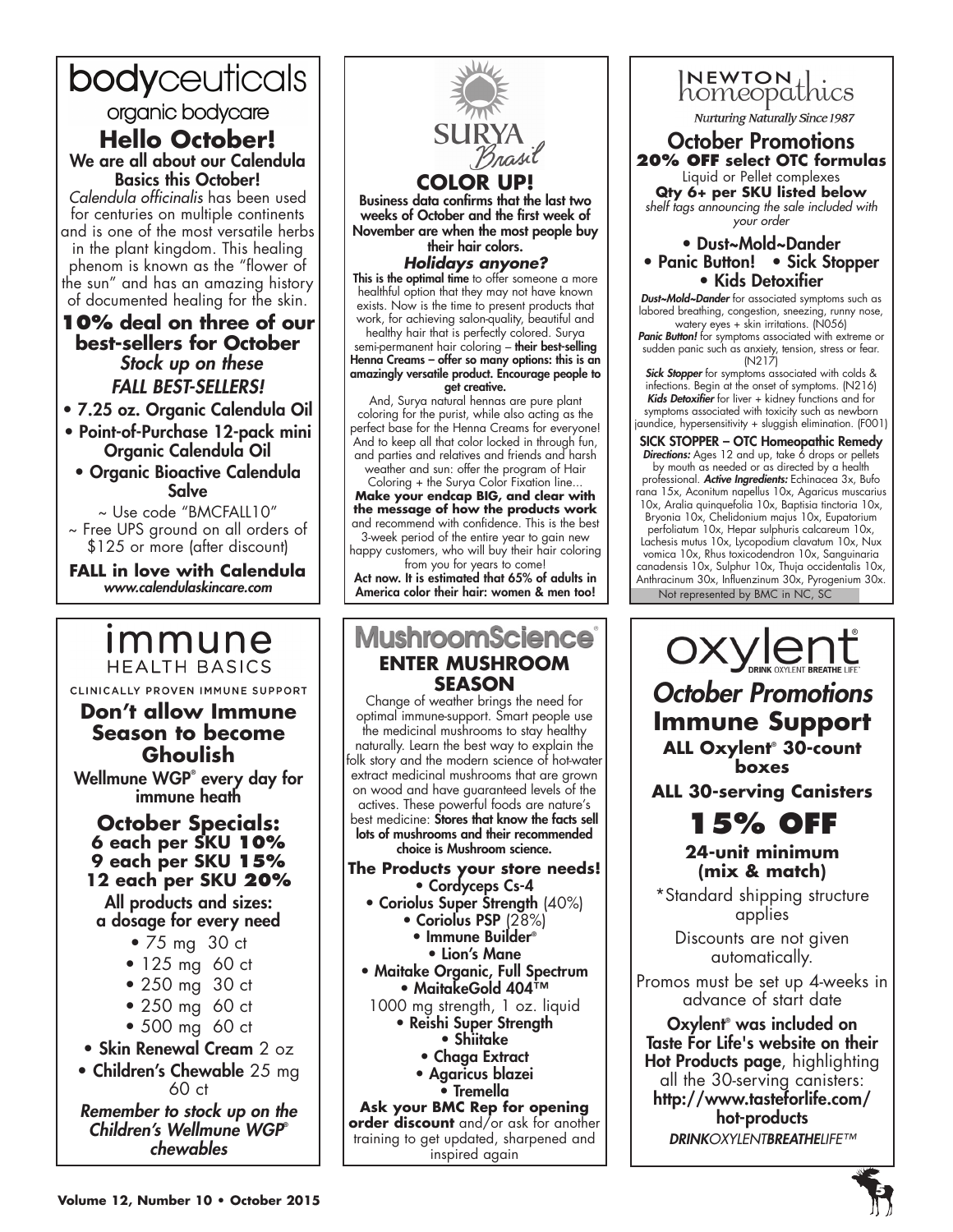## **Supporting Veterans and America's Health**  *continued from page 2*

be another BMC article before 2016 about this noble cause. These grassroots organizations are where we always should be directing our money and our efforts. To help any Veteran with a focused method of support like this is something everyone can applaud.

For more and more people, a growing awareness of the true value of the lives of our four-legged friends (and tripod dogs and cats too!) makes us more aware ourselves that we are each individually evolving into better people. We should always feel better when our energies are stirred and we can feel our humanity in new ways.

If we look around us today—as Veterans Day returns next month—we may note that we have more pet food stores than we have places of support for our injured Vets. We somehow seem to wash our hands by saying that there is a Veterans Hospital for them somewhere. Maybe we should be

human and show compassion in a new way starting today, and maybe we should show our support—wave our health food American-proud redwhite-and blue flag—with a powerful community statement supporting the Veterans being helped with Paws and Stripes, and helping the noble animals who are being trained to help save these vets lives!

That is the statement. Now, to the education. As Nordic Naturals® celebrates its 20th Anniversary (and I have been working with them for 14 years now and watched their noble pursuit to Correct the Global Omega-3 Deficiency), I can say that as we learn more about mental health, brain health, nerve health and endocrine health—through every step of the human life cycle—we have to educate everyone who enters our stores looking for health that they need Omega-3 Nutrition, with the essential actives EPA + DHA, more than any other single nutrient.

Omega-3s are critical for cellular health, and they are preventative health care for all trauma. *All trauma.* 



**6**

**Brushes Cold Weather, Indoor Evenings: BATH WEATHER** *Bass Brushes is just as respected for their Bath Tools as they are for their Brushes* **BASS BATH AND BODY COLLECTION** European Style Wet/Dry Massage Mitt:+ Strap: Beauty Skin Towel: 100% Nylon: Flower Sponge: Terrycloth Bath Pillow: 100% cotton Super Absorbant Hair Towel: 100% Cotton: Nylon Scrub Gloves: Facial Cleansing Cloth: Facial Cleansing Mitt: 100% Soft Cotton Natural Cosmetic Sea sponge: Large natural Bath/Shower Sea Sponge: Nylon Exfoliating Hand Pad: 100% Nylon, Assorted Colors **BASS NATURAL LOOFAH COLLECTION** 7 Inches Raw Loofa: Extra High Grade: Loofah and Terry Backstrap: Loofah Body Scrubber: Detachable Loofah Mitt: Extra Thick **BASS NATURAL SISAL COLLECTION** Sisal Hand Held Body Brush-Firm; Sisal Deluxe Hand Glove: Sisal Flower Sponge; + Sisal Cloth: 100% natural Fibers, Firm: Sisal hand Pad: + Sisal Back Strap: Sisal Soap holder Pouch: With Drawstring: Wet/Dry: Large Sisal Wash Towel: Acrylic Handle Foot File: Professional Foot File. Extra Long Wood Handle: Pedicure Set: Foot file, Toe separators *Look though the Catalogue with your BMC Rep*

*You'll Love Them: Your Customers will Love them*

The role that the Omega-3s play in the inflammatory pathways (cellular stress is a better word to use in your stores) makes them the firemen, and the house rebuilders after trauma strikes.

If Omega-3 levels are adequate (or substantial) BEFORE the trauma, the damage is going to be more handleable. Paws and Stripes is another way to get that message across—to expecting Moms and Parents and Teachers and Coaches and elected officials and Vetrinarians and everyone in the local community that you serve.

And we should not stop here. Trauma can be controlled if the diet is antioxidant rich. The digestive system and the immune system need to have homeostasis (working in a healthy manner) for the body to recover from trauma. Adequate levels of the endogenous cellular antioxidants SOD and Glutathione will allow the body to better respond to trauma. A body bathed in the B Vitamins can perform the actions needed when trauma strikes. The interconnectedness of human physiology; the need for optimal human nutrients. Health food.

In a world filled with excess, with repugnant media pollution, with the stifling tsunamis of estrogenmimicking plastics and petrochemical toxins, we need to understand that we are all in our own personal worlds that is stress-filled and filled with minor daily traumatic assaults. As we help others, so we need to help ourselves! We need to open the book of Trauma, and learn the chapters of natural healing and trauma prevention.

We should be informed of the benefits of the herbal medicines that were the trauma protocols of earlier, more natural and wiser times. *Trauma:*  can you name the herbs that you would direct a person to if they were experiencing intense or unabated trauma? The Bach Flower Remedies, yes: and Arnica flowers, St John's Wort flowers, Calendula Flower. Powerful healing from delicate flowers. Can you handle that powerful news and share it with confidence?

And back to the Omega-3s. DHA is the structural fat that builds the cell and builds the body and provides the

*continued on page 8*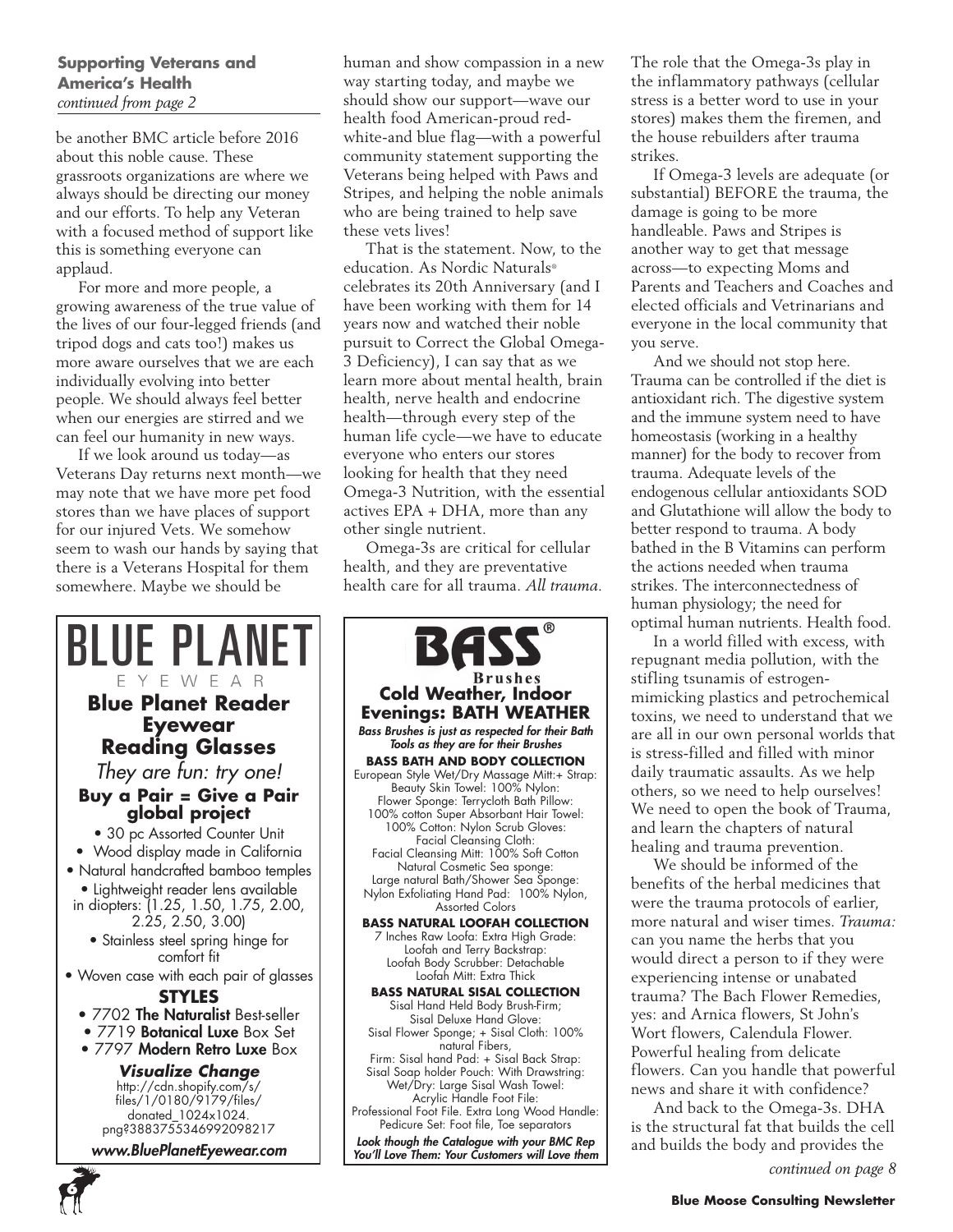## **What's Your Goal?**  *continued from page 1*

If I were able to convince people who buy Omega-3s to take dosage levels that mirror the most current research; if I could convince people to get their own Omega-3 scores through a blood test and to measure with their doctors how the rise of their Omega-3s parallels their return to health homeostasis, then my work here would be done. We all would be wealthy and healthy and happy and aware. But getting people to take more than two softgels of an Omega-3 Oil or fish oil is a task beyond Zeus and the Algae Monarchies of Planet Earth. [I am all for enlisting more pastors, by the way, if you can!] And yet every day, I truly admire everyone who works in our stores for trying! We explain the science and hope that the ears are open.

So, we are not pushing dangerous items and we should be fairly confident that human nutrition is most often, "First, do no Harm!"

But when that person tells us what they are looking for, do they really know what they want, and do we really know what to recommend to them?

The first question: how many times has someone come in asking you for something ridiculous with the attendant article cut-out, and you have had to re-direct them once they identified what they were trying to do? It happened to me hundreds of time in my 18 years of health food retail. Oh, you are worried about your liver and you want beet tabs? (not that they would be harmful of course). You have mold allergies and you want acai? Re-direct….. How many times have you truly wished that you could spend your dear customers' money more wisely for them? It would be like me buying a fuel injection system at an ice cream parlor!

Second, how well do we truly know what we are speaking about at every stage of our career? I was trained fairly well when I started, but I always remember how innocent I was when I first heard of GLA, and how wrong I was for years about fish oil and soy (and I still think that most people have soy wrong, still) and even valerian.

Speaking for myself, I hit thresholds at about 10 years and 25 years and 34 years of constant immersion. And I am a dwarf student in the big world of human natural health! Student humbly learning, and developing helpful skills of intuition. Voracious reader.

I do understand basic principles, and umbrella categories and many details. I work hard at my craft, but as I have watched over 4000 store personnel pass my path since I have started BMC, I realize that most people are not diligent students and that they are often somewhat fearful of moving into discussing half the things in their nutrition aisles. Continue to study and learn at every opportunity my friends. Learn the basic foundational protocols for overall health and build from there: omega-3, probiotic, antioxidant, digestive support (daily aloe, enzymes, triphala), green food, protein, Vitamin D.

So, the people shopping are often in the dark, and the people pointing out the options are learning (that actually sounds a lot like life, after all!) What to do?

I sprained my ankle on the first day of Expo East. While I think that I hid it well, I was wounded during the biggest fracas of the BMC Sales Season (I am thankful for the strong Moose team that was there to support me: I am fortunate to have such a talented team of cohorts, as I am sure you acknowledge!) When the show ended, I was exhausted, relieved, limping and in pain. When a conspiracy of friends discussed meeting afterwards, and another friend decided to get room service, I committed myself to some wine and a dinner with Valerie, David, and Kathy.

David was excited about two bottles of Gary's vineyards grapes, and I loved hearing his Gary stories again, Valerie discussed the changing demographics of the customers in her store, with more grab and go customers speed shopping, and Kathy provided the *PartySmart*®—thanks Kathy—and was an overall wonderful spirit. I share this information for context, because the idea of this article is Kathy's and I want to acknowledge that!

Back to that customer. What actually is the best way to help that person?

Sometimes we can tell them that they have many choices, sometimes we can point them to the best option, and other times we can spend a lot of time and hope that they are ready to invest in their health or that they won't go buy the product from some mysterious discount-person on Amazon on the internet.

Let's try something new, or let's learn this tactic for the arsenal of ways that we intend to influence:

The question starts, "Do you have this? (or) Do you have something for this?" Let's lob the ball back into their court, "What's your Goal?"

Asking this question is a whole new opening for conversation and realization. My goal is to stop the pain. My goal is to gain more energy. My goal is to reduce stress. My goal is to lose this perpetual sour down mood. My goal is to be able to eat without pain. My goal is to prevent cancer or dementia or the arthritis that plagues my husband.

The first goal that they present may not be their actual goal (I want to perform better, I want to stop my itching, I want to win a competition) but it will get the conversation closer than your answering that question scribbled on that piece of paper, or that tepid, misdirecting magazine article.

This will lead to a longer conversation, and I hope that you realize in this day of rushing coffeedriven speed-shoppers that this is a good thing…

And, hopefully, it may just assist your dear customers to start to understand that their health should be goal-oriented, and that they should be developing foundational support programs that warrant research and inquiry and which may lead to a larger investment of their income on goal achievement, and it may mean taking a few more of the incredible healthgiving products that we storehouse for them.

And that is a good thing too.

My goal is to get you to develop a better rapport with your customers so that you truly can help them: after reading this article, what is your goal?  $\bullet$